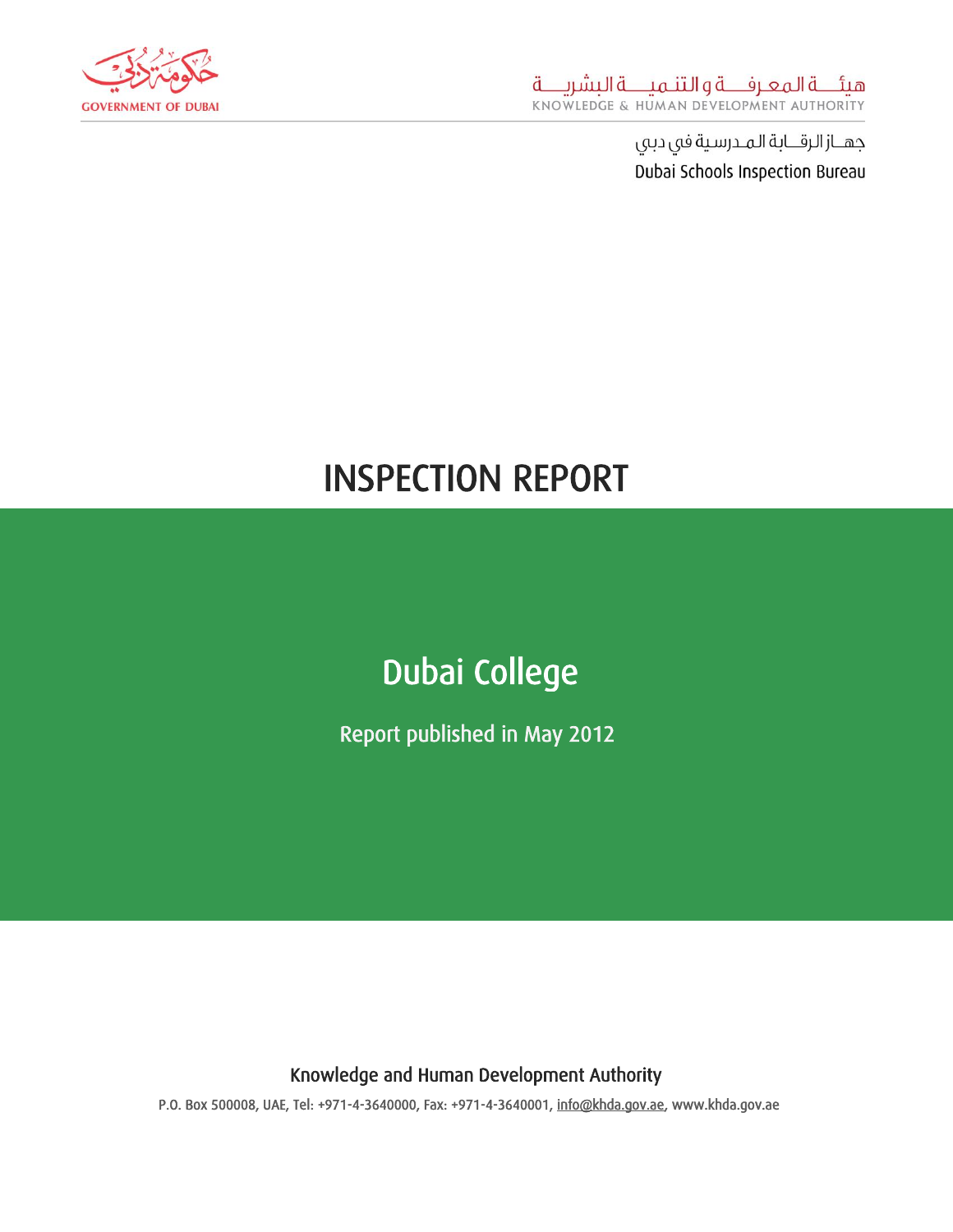

 $\sim$ 

| <b>GENERAL INFORMATION ABOUT Dubai College</b> |                                                         |  |
|------------------------------------------------|---------------------------------------------------------|--|
| Location                                       | Sheikh Zayed Road                                       |  |
| Type of school                                 | Private                                                 |  |
| Website                                        | www.dubaicollege.org                                    |  |
| Telephone                                      | 04-3999111                                              |  |
| Address                                        | PO Box 837, Um Suqeim, Dubai                            |  |
| Principal                                      | Mr. Peter Hill                                          |  |
| Curriculum                                     | <b>UK</b>                                               |  |
| Gender of students                             | Boys and Girls                                          |  |
| Age / Grades                                   | 11-18 / Secondary and post-16                           |  |
| Attendance                                     | Good                                                    |  |
| Number of students on roll                     | 817                                                     |  |
| Number of Emirati students                     | 2 (less than $1\%$ )                                    |  |
| Date of the inspection                         | Monday 31st October 2011 to Wednesday 2nd November 2011 |  |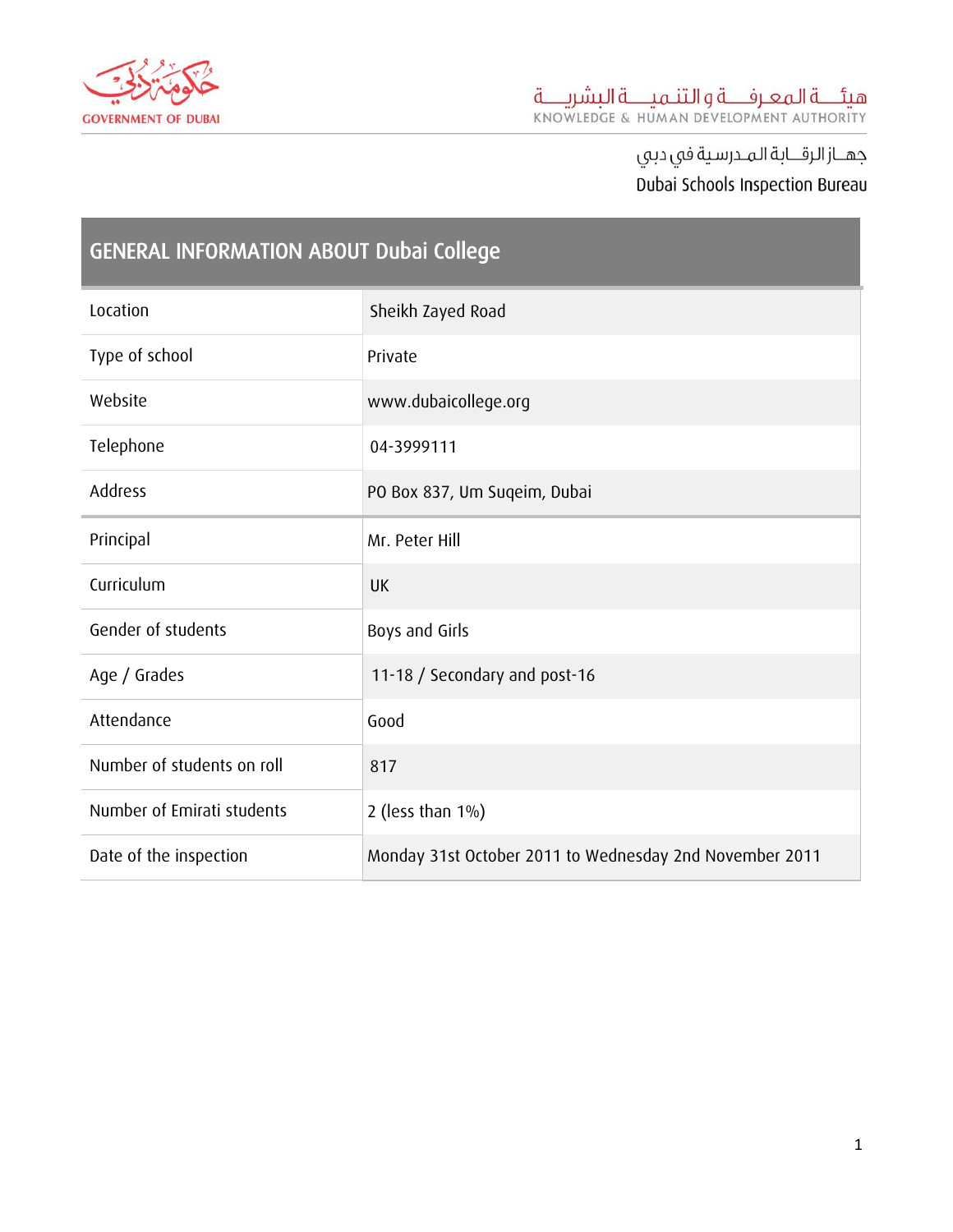

### Contents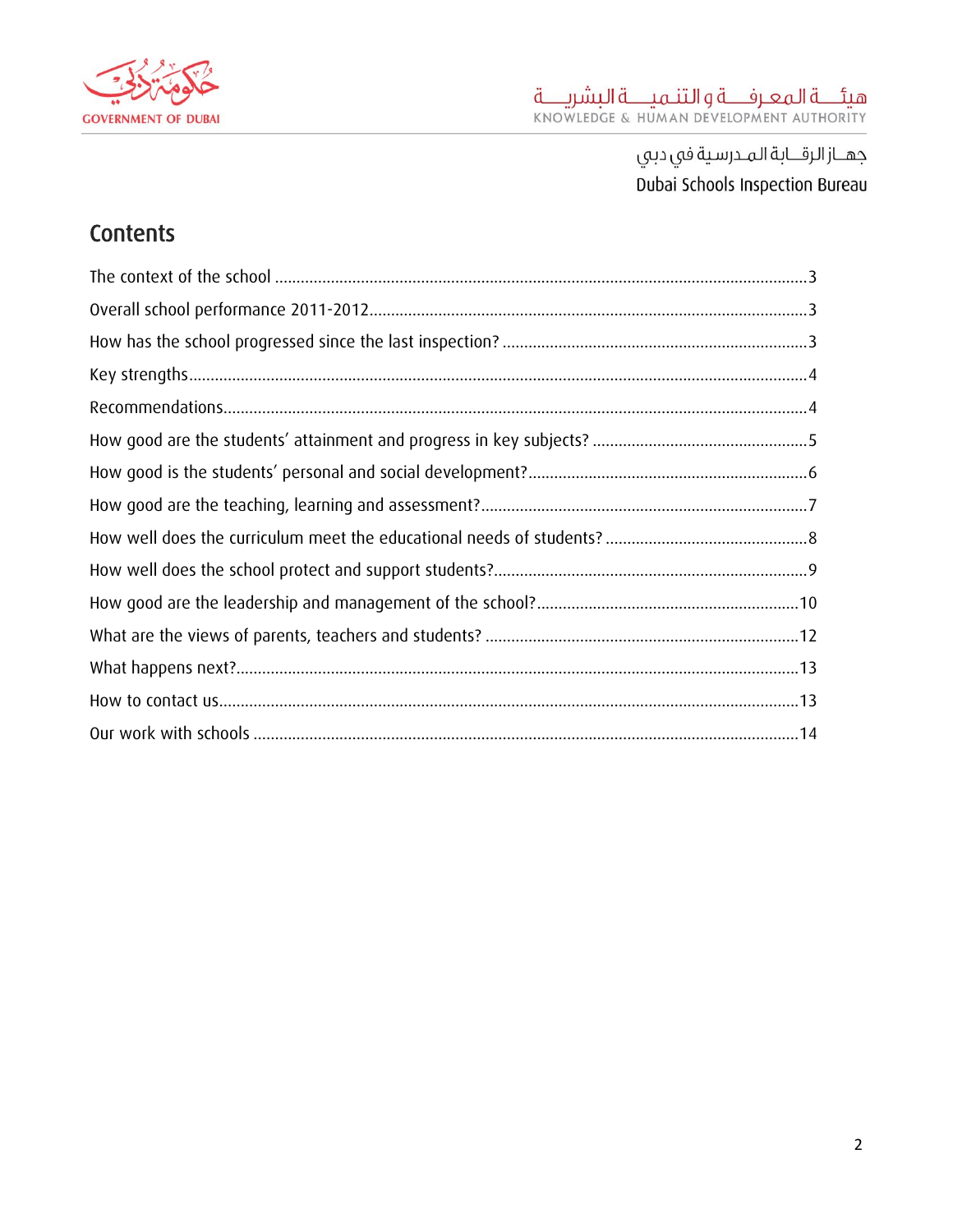

#### <span id="page-3-0"></span>The context of the school

Dubai College is situated in Al Sufouh. The school opened in 1978. It is a private school with a selective intake policy. At the time of the inspection, 817 students were enrolled, aged from 11 to 18 years. Students were grouped into 47 classes. There were six classes in each of the Years 7 to 11, and 17 classes in Years 12 and 13. Two students were Emirati. A few students had been identified by the school as having some form of special educational need and received special support lessons from a specialist teacher.

The school followed the English National Curriculum. Students were presented for GCSE at the end of the secondary phase and for GCE Advanced level examinations at the end of the Post-16 phase.

There were 82 full-time teachers, including the Headmaster and a senior management team. All teachers in the school had appropriate teaching qualifications. They were supported by five technicians. Staff turnover was relatively low. At the time of the inspection, eight teachers were in their first year of teaching at the school.

#### <span id="page-3-1"></span>Overall school performance 2011-2012

**Outstanding** 

#### <span id="page-3-2"></span>How has the school progressed since the last inspection?

Dubai College provided an outstanding quality of education. Its main features were the high standards of attainment in English, mathematics and science. In almost all other areas of the work of the school, its performance was of a very high quality. Teaching, learning and assessment were outstanding at all stages. The school's ethos, its curriculum and its arrangements to look after and support students were all outstanding. Leadership and management were also outstanding at all levels. The Headmaster showed excellent skills in managing staff and students to ensure continuous progress towards the school's ambitious goals. The board of Governors was active, but not fully representative of all the stakeholders which it served.

The school had made very good progress towards meeting the two recommendations in the previous report. Attainment had improved in Islamic Education and Arabic, in some areas more noticeably than others. However, attainment in these subjects still lagged behind that in other key subjects. The needs of the few students for whom Arabic was their first language were not being fully addressed, although the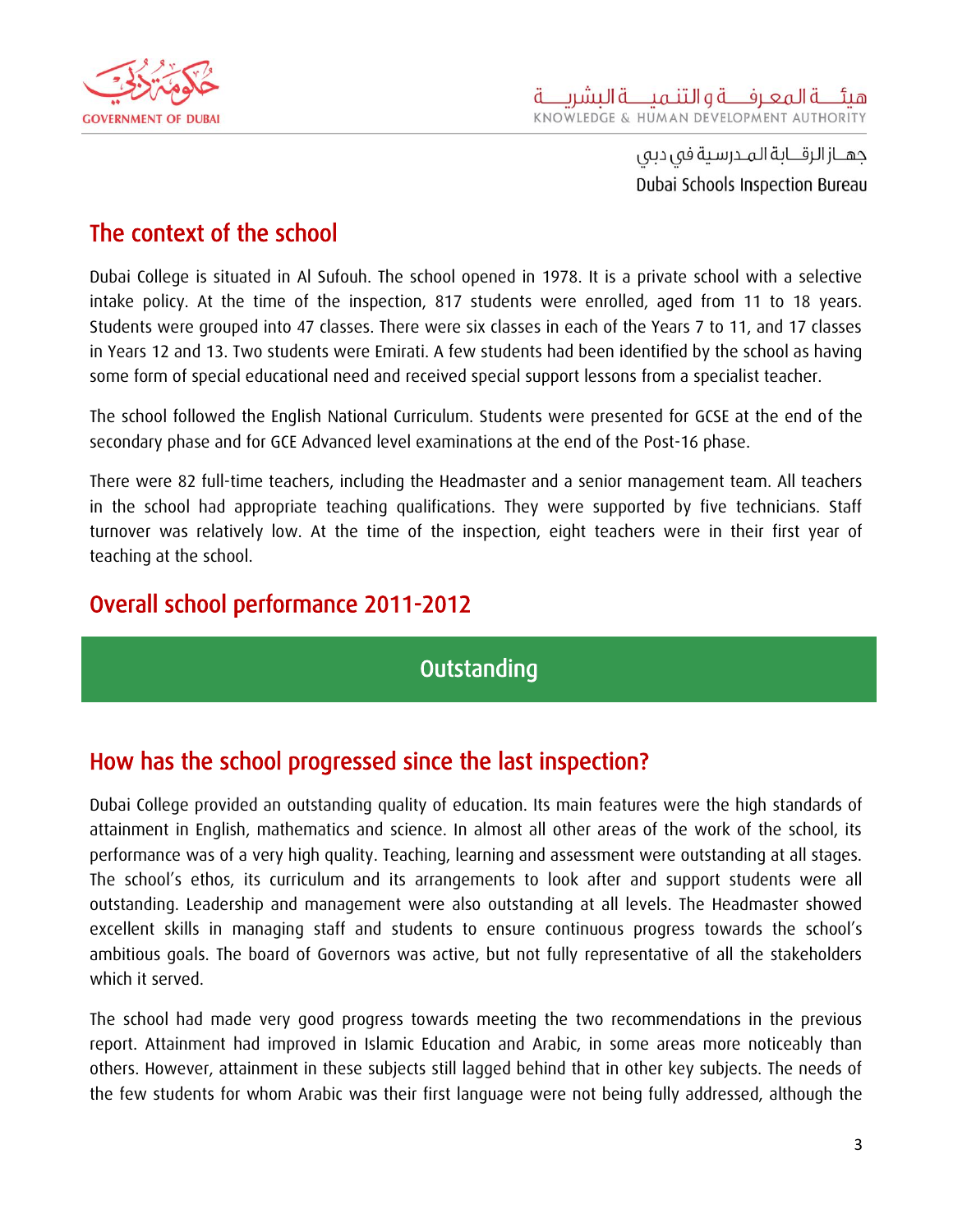

school had taken some important steps to do so. The school had sufficient capacity and determination to continue to improve.

### <span id="page-4-0"></span>Key strengths

- The very high standards of attainment in English, mathematics and science;
- The development of students into mature, responsible young adults, well prepared to take their place in a global society;
- The school's ethos, which promoted very high standards and full involvement of students in their learning;
- The outstanding curriculum, delivered with flair and confidence by almost all teachers;
- The high quality of leadership, continually striving for further improvement.

#### <span id="page-4-1"></span>Recommendations

- Continue the pursuit of high attainment in Islamic Education and Arabic;
- Reconsider membership of the Board of Governors to include a wider representation of the school community and the context in which it operates.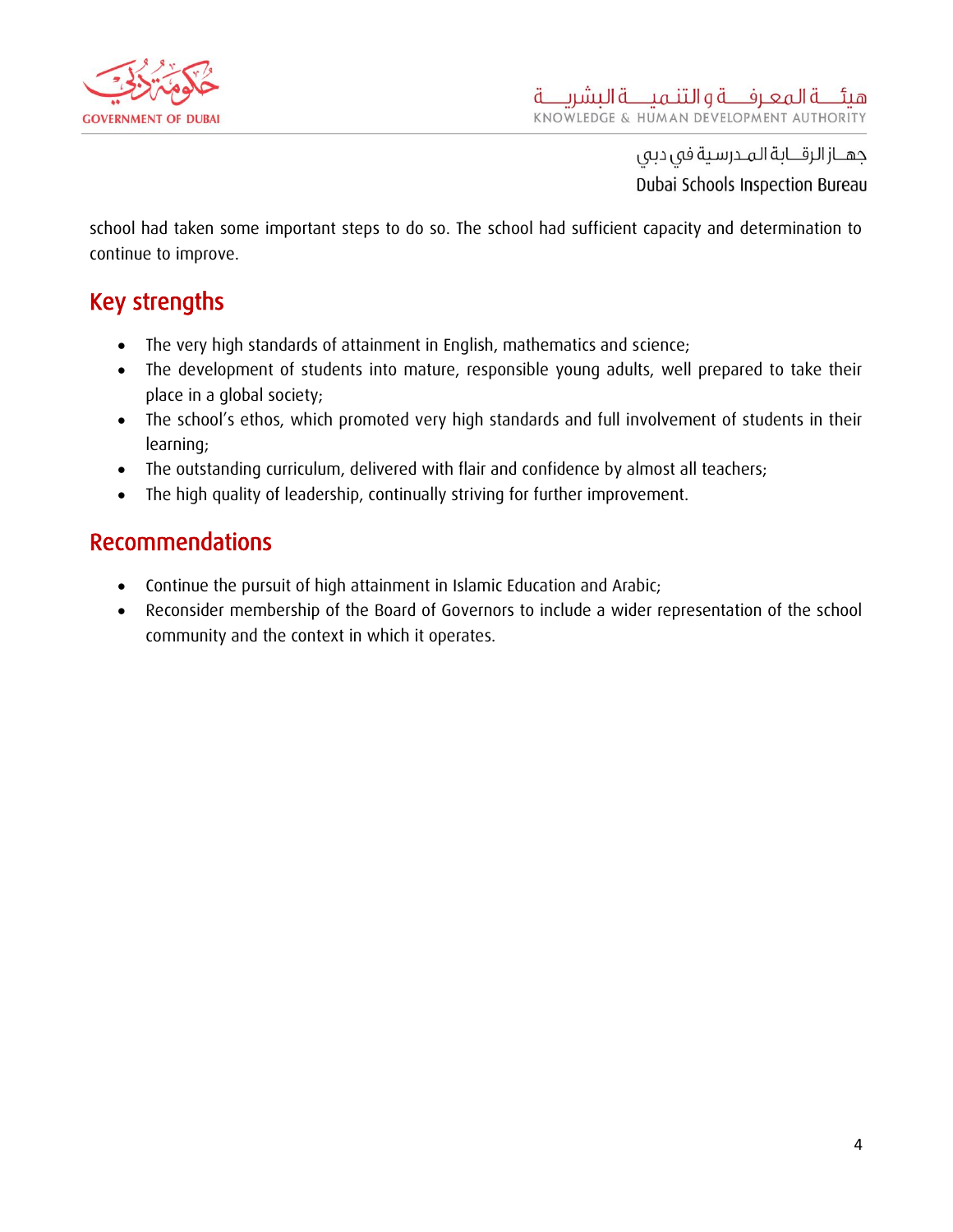

### <span id="page-5-0"></span>How good are the students' attainment and progress in key subjects?

|                                  | Secondary                    | <b>Post-16</b> |  |  |
|----------------------------------|------------------------------|----------------|--|--|
| <b>Islamic Education</b>         |                              |                |  |  |
| Attainment                       | Acceptable<br>Acceptable     |                |  |  |
| Progress                         | Acceptable<br>Good           |                |  |  |
| Arabic as a first language       |                              |                |  |  |
| Attainment                       | Acceptable<br>Not Applicable |                |  |  |
| Progress                         | Acceptable<br>Not Applicable |                |  |  |
| Arabic as an additional language |                              |                |  |  |
| Attainment                       | Good                         | Not Applicable |  |  |
| Progress                         | Not Applicable<br>Good       |                |  |  |
| English                          |                              |                |  |  |
| Attainment                       | Outstanding                  | Outstanding    |  |  |
| Progress                         | Outstanding<br>Outstanding   |                |  |  |
| <b>Mathematics</b>               |                              |                |  |  |
| Attainment                       | Outstanding<br>Outstanding   |                |  |  |
| Progress                         | Outstanding<br>Outstanding   |                |  |  |
| <b>Science</b>                   |                              |                |  |  |
| Attainment                       | Outstanding                  | Outstanding    |  |  |
| Progress                         | Outstanding                  | Outstanding    |  |  |

Attainment at the secondary stage was acceptable in Islamic Education and Arabic as a first language. It was good in Arabic as an additional language and outstanding in English, mathematics and science. Post-16 attainment was acceptable in Islamic Education and outstanding in the other key subjects. Recitation skills in Islamic Education were underdeveloped. In Arabic as a first language, students' skills in speaking, reading and writing were limited. They were stronger in Arabic as an additional language, though skills in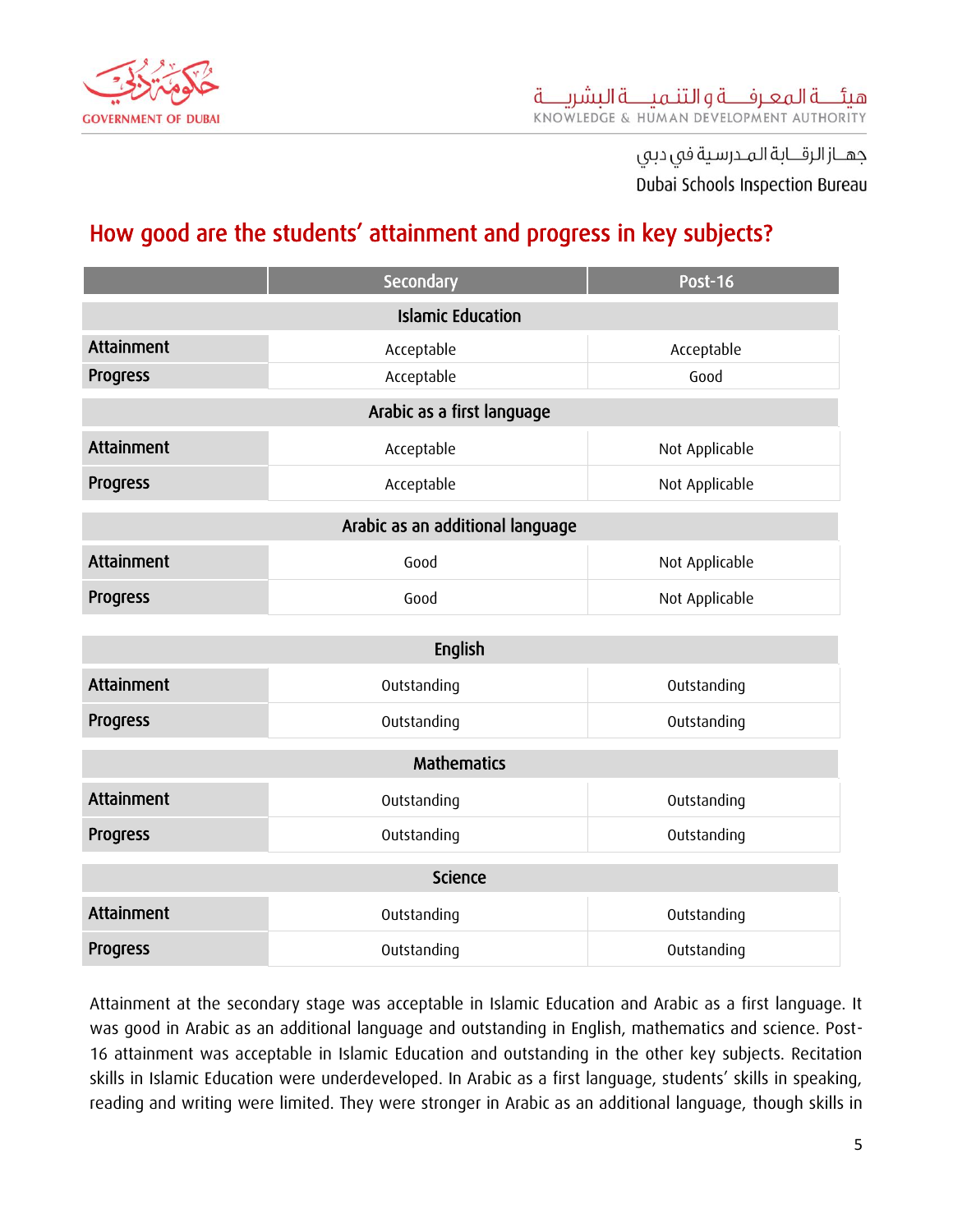

reading for pleasure were weak. Students achieved exceptionally high standards in English, where speaking and listening were particularly strong, and featured extensive, sophisticated vocabulary. They were fluent and assured writers. In mathematics, students had a very good ability in problem-solving and in the clear presentation of their solutions. Their practical ability in science was very well developed.

Progress in Islamic Education in post-16 and Arabic as an additional language was good. In Arabic as a first language, it was acceptable. In other key subjects, progress was outstanding, with rapid sustained progress in English through both stages. Students in mathematics were making outstanding progress in their understanding of mathematical principles and in science they made strong cross-curricular links as their understanding deepened. They made consistently greater gains in attainment over time than was predicted at the outset of their studies. Students classified as having special educational needs also made outstanding progress in all subjects.

### <span id="page-6-0"></span>How good is the students' personal and social development?

|                                                                               | Secondary   | Post-16     |
|-------------------------------------------------------------------------------|-------------|-------------|
| Attitudes and behaviour                                                       | Outstanding | Outstanding |
| Understanding of Islam and<br>appreciation of local traditions<br>and culture | Outstanding | Outstanding |
| Civic, economic and<br>environmental understanding                            | Outstanding | Outstanding |

Behaviour throughout the school was exemplary. Students consistently showed high levels of mutual respect and self-discipline. They applied their understanding of healthy lifestyles through choice of food and exercise. Students had a good appreciation of Islam and were aware of the common values between Islam and other religions. The newly-established Islamic Club contributed effectively to deepening students' understanding of Islam and to promoting tolerance. Students also highlighted the fact that the individual Emirates still maintained aspects of their national identity and traditions despite their rapid economic growth. Trips abroad involved students in community service. Environmental awareness was raised through expeditions to the desert as part of the Duke of Edinburgh Award scheme. Older students had developed alternative resources of energy from wind and solar power. They had advanced knowledge about the causes of the global economic crisis. They demonstrated excellent environmental understanding and talked knowledgeably about desalination, pollution and the 'clean-up the world' campaign.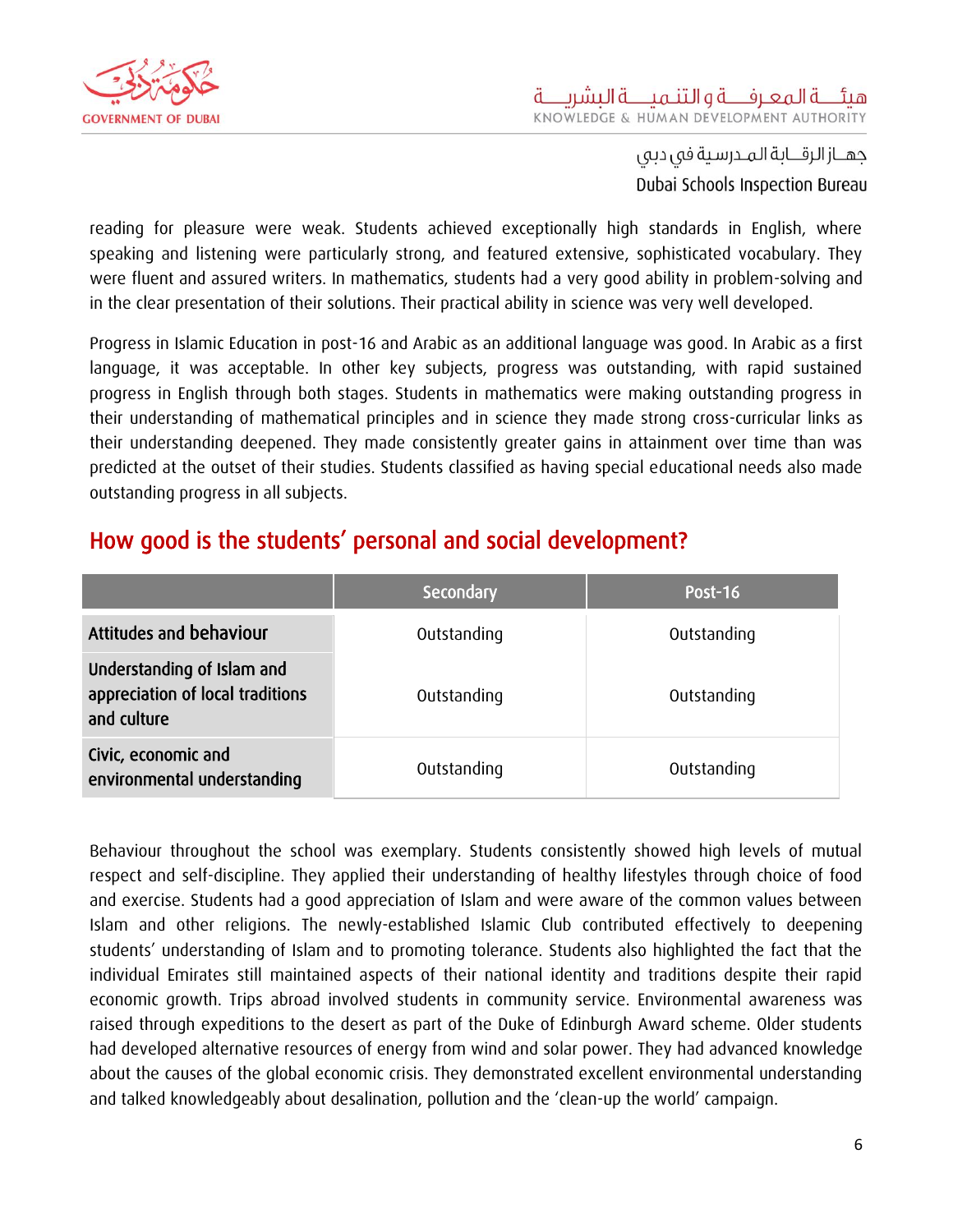

### <span id="page-7-0"></span>How good are the teaching, learning and assessment?

|                                 | Secondary   | <b>Post-16</b> |
|---------------------------------|-------------|----------------|
| Teaching for effective learning | Outstanding | Outstanding    |
| Quality of students' learning   | Outstanding | Outstanding    |
| Assessment                      | Outstanding | Outstanding    |

The overall quality of teaching for effective learning throughout the school was outstanding. The specialist teachers' advanced subject knowledge enabled them to offer a high level of challenge to meet students' needs. The setting of very specific objectives for all lessons helped teachers to select varied but highly focused activities. These activities developed skills and understanding whilst engaging students' interest and promoting effective learning. Opening lessons with film clips or news items, for example, enabled teachers to set the context of their main theme effectively. Most teachers were sensitive to their students' grasp of the concepts being taught and used skilful intervention to rectify any problems. The most successful teaching featured a partnership in which teachers acted as planners and facilitators of learning. They arranged their teaching to allow students to work, often in groups, to develop and present their ideas and responses. However, there was some inconsistency in teachers' approaches to lessons. On the few occasions where it was less effective, it constrained students by unchallenging tasks, too much teacher talk and insufficient purposeful activity.

The quality of students' learning was outstanding. Almost without exception, they were attentive and enthusiastic participants in lessons and ready to accept any learning challenge. Students showed maturity beyond their years as they co-operated and collaborated with each other, sharing and developing ideas. They were able to see the connections between different areas of learning, linking English and history, drama and physics. Most were able to explain what they were aiming to achieve, even when working in unfamiliar territory, and how it related to their overall learning targets. Students were frequently able to demonstrate good skills of research, analysis and synthesis and they always responded well to regular opportunities to think critically.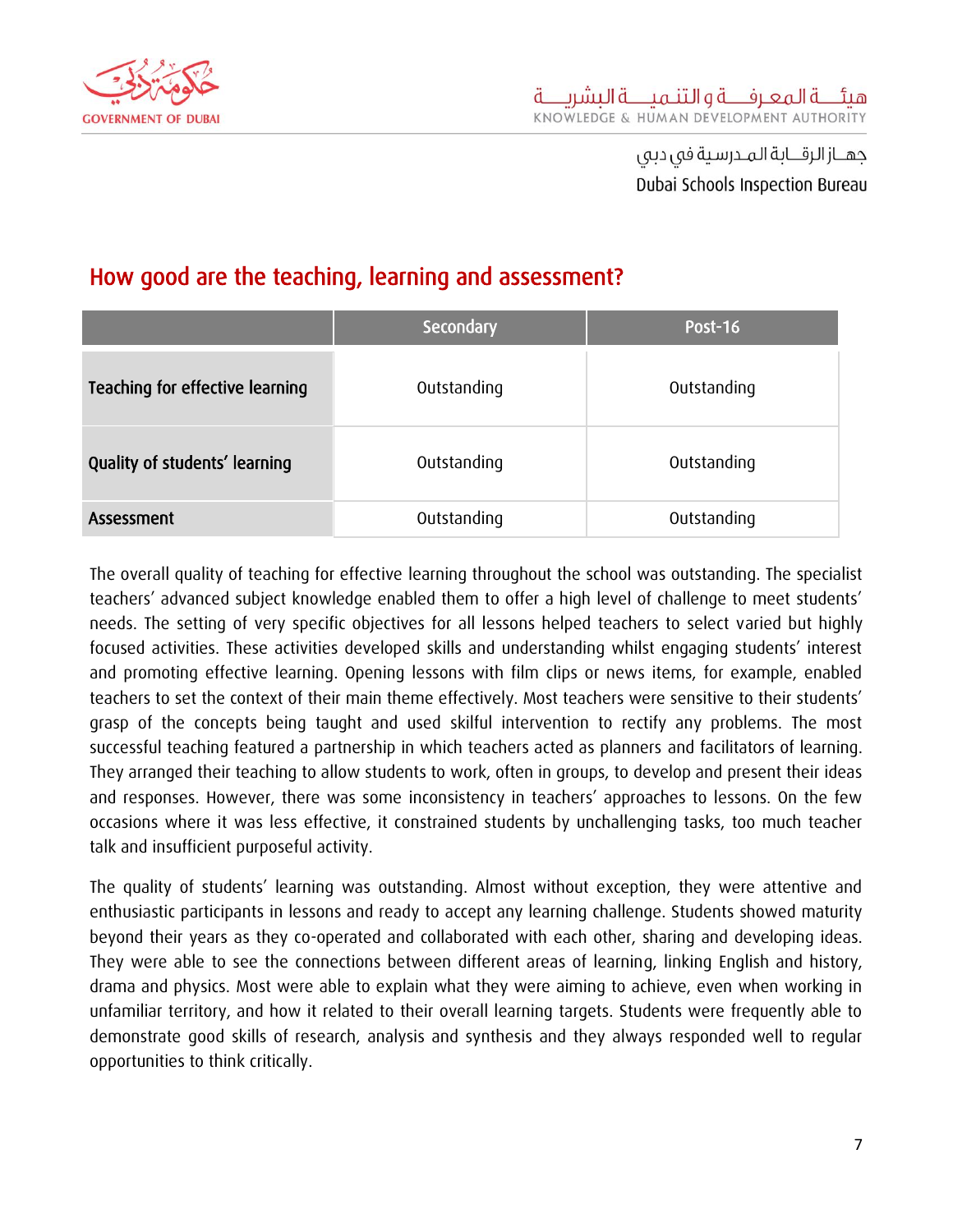

The school's systems for assessing students' work and using the information to promote their progress were outstanding. Teachers were good at gauging students' levels of skill and understanding in lessons. When combined with the results of the schools' arrangements for formative and summative testing, this provided a detailed picture of both the attainment and progress being made by individuals and groups. Challenging end of year targets in all subjects coupled with predictions for every student helped to focus their efforts and improve performance, and highlighted any shortcomings to be addressed. The frequent practice of asking students to assess their own or others' performance helped them to develop a keen sense of their strengths and weaknesses. Most marking offered useful feedback to students on selected tasks.

### <span id="page-8-0"></span>How well does the curriculum meet the educational needs of students?

|                    | Secondary   | Post-16     |
|--------------------|-------------|-------------|
| Curriculum quality | Outstanding | Outstanding |

The school's outstanding curriculum was successful in its aim of giving all students across the whole ability range appropriate opportunities to enrich their learning and to develop their individual talents and skills. It drew on the best elements of the English National Curriculum. Across all stages, the curriculum had a clear rationale and was broad and balanced. It was reviewed annually to ensure that the needs of students were met. Significant new features at Key Stage 3 included enhancements in Arabic, where, in Year 7, students from three form classes formed four smaller Arabic classes to improve the student-teacher ratios to meet students' needs more effectively. An extensive range of extra-curricular and community-based activities enriched student learning. Over 80 per cent of students were involved in at least one activity. In particular, students enjoyed a variety of sporting, musical and drama activities as well as hobbies and special interests. The inclusion of information and communication technology (ICT) in classrooms to support learning was underdeveloped.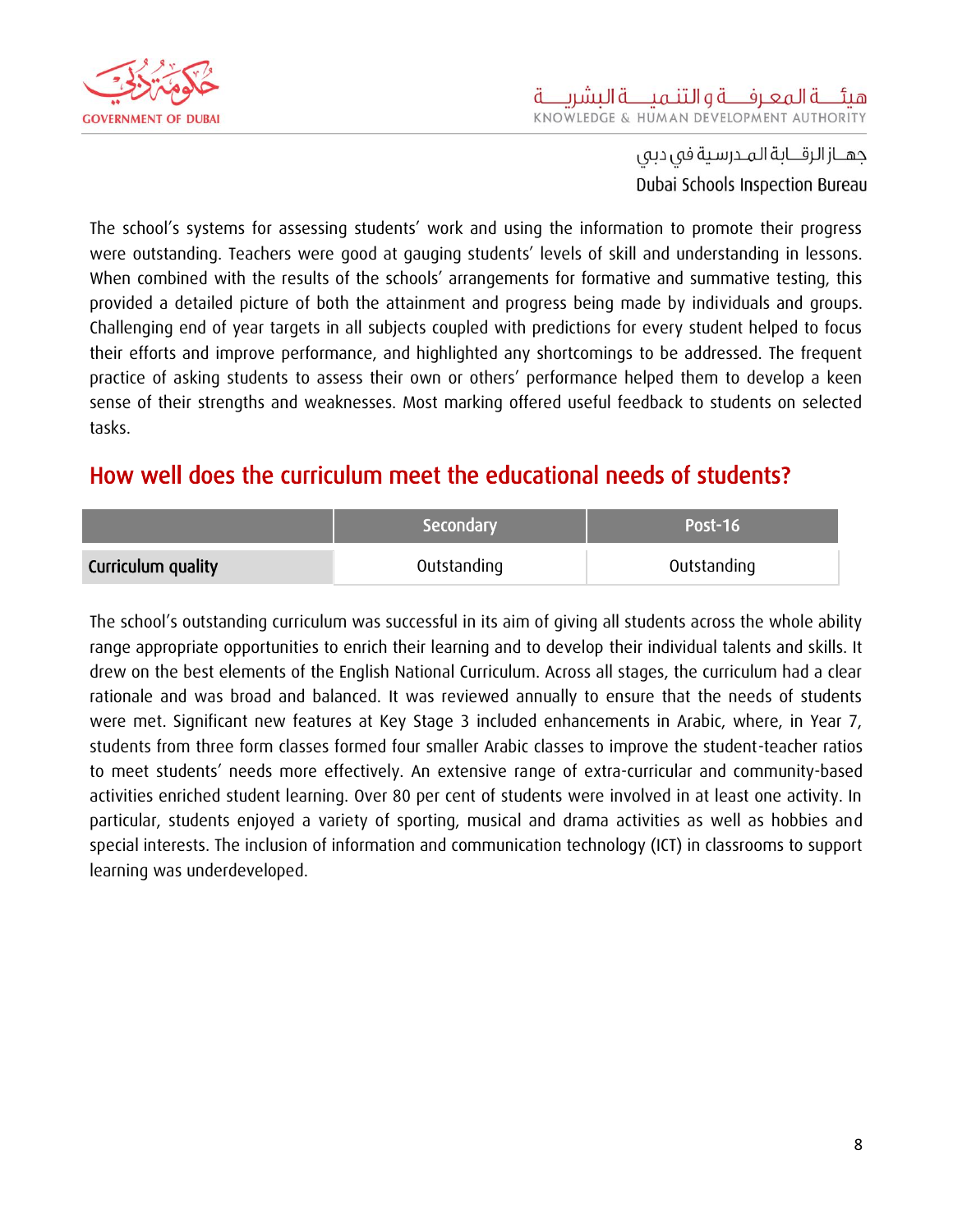

### <span id="page-9-0"></span>How well does the school protect and support students?

|                           | Secondary   | Post-16     |
|---------------------------|-------------|-------------|
| <b>Health and Safety</b>  | Outstanding | Outstanding |
| <b>Quality of Support</b> | Outstanding | Outstanding |

The quality of arrangements for the protection and support of students was outstanding. The school had extremely effective policies and procedures which were known to all and conscientiously implemented. All members of the school community benefitted from the well-established safe and secure environment. Transport arrangements were exemplary. Well-trained staff carried out their roles with a professionalism that ensured the safe arrival and departure of students, either by bus or private transport. The school premises were maintained to a high standard. Buildings and all equipment used by students were appropriate and fit for purpose. The school ensured that all students, including those with special educational needs, were appropriately catered for in and around the premises. Maintenance records and records of fire drills were accurately kept. Medical staff ensured that all requirements were met to ensure the proper care of students, including routine medical checks. Information on students was properly recorded and shared with staff and other agencies as required. All medicines were stored securely. The school had in place education programmes to inform students about healthy living, much delivered through a specific programme. Canteen provision reflected the views of students and the school on healthy eating.

An appropriate policy was in place for child protection. All staff and students were aware of the policy and knew whom to contact if concerns were identified. Whilst the child protection policy was in place and all concerned were aware of the contents, not all staff had been trained to identify possible cases where students might be vulnerable or in need of protection. Working relationships were extremely effective across the school. Teachers and students enjoyed a productive partnership based on a mutual trust and professional respect. All those who formed part of the school community had a care and concern for others. Behaviour management policies were highly effective. Very good procedures were in place to provide students with help and guidance on the next stages of their careers. Individual tutorials for Year 11 and close links with universities for Year 13 ensured that students received good advice. Students' academic performance was closely monitored to ensure that their potential was realised. It was evident that the well-being of all students was paramount. Those students identified with special educational needs made outstanding progress in line with their peers. They were extremely well supported by a special needs co-ordinator who ensured that staff members were appropriately briefed. Procedures for managing attendance and punctuality provided for prompt and decisive action, if required.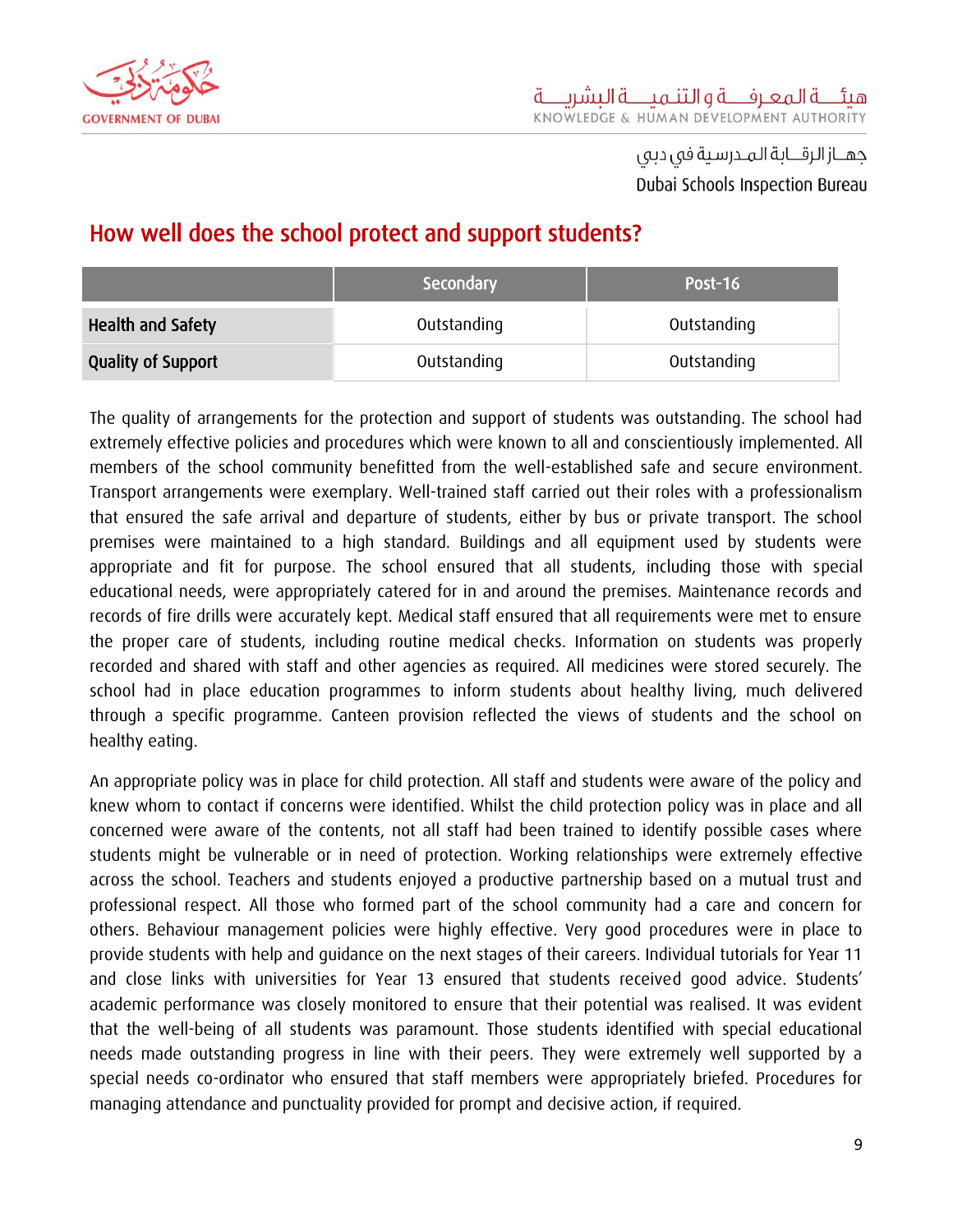

### <span id="page-10-0"></span>How good are the leadership and management of the school?

|                                                             | Whole school |
|-------------------------------------------------------------|--------------|
| <b>Quality of leadership</b>                                | Outstanding  |
| Self-evaluation and improvement planning                    | Outstanding  |
| Partnerships with parents and the community                 | Outstanding  |
| Governance                                                  | Good         |
| Management, including staffing, facilities and<br>resources | Outstanding  |

Leadership was outstanding. The Headmaster had a very precise, well-formulated vision for the school. He and the senior staff gave very clear direction and took appropriate measures to ensure that all staff shared a common approach. Senior management staff worked effectively to try to ensure consistency of student experience. The roles of senior leaders were clearly expressed and subject to review and adjustment. At all levels, leaders successfully ensured high educational outcomes and had brought about noticeable improvement in specific areas. There was a clear capacity among the leadership personnel to support further school improvement.

Self-evaluation and improvement planning were outstanding. The school had detailed self-evaluation procedures, in which all staff members were involved. The views of students, parents and teachers were carefully collated, focusing the attention of senior management on areas of concern. A rigorous programme of professional review informed high quality action planning, which was driven by a comprehensive five-year plan. Within this, annual departmental and sector action plans were established, representing a good balance between personal, professional, pedagogical and material aspects. The previous inspection report had recommended action to improve attainment in Islamic Education and Arabic. There had been improvement, though Arabic as first language still needed additional careful attention.

The school's relationships with parents and the community were outstanding. Parents were highly supportive of the school and its senior management. Responses to the parental survey were overwhelmingly positive. Curriculum updates were placed on the school website, which was being reviewed. Parents received regular informative reports. They had consultation evenings twice per year. Links with the community were well established and productive. The school had forged links with public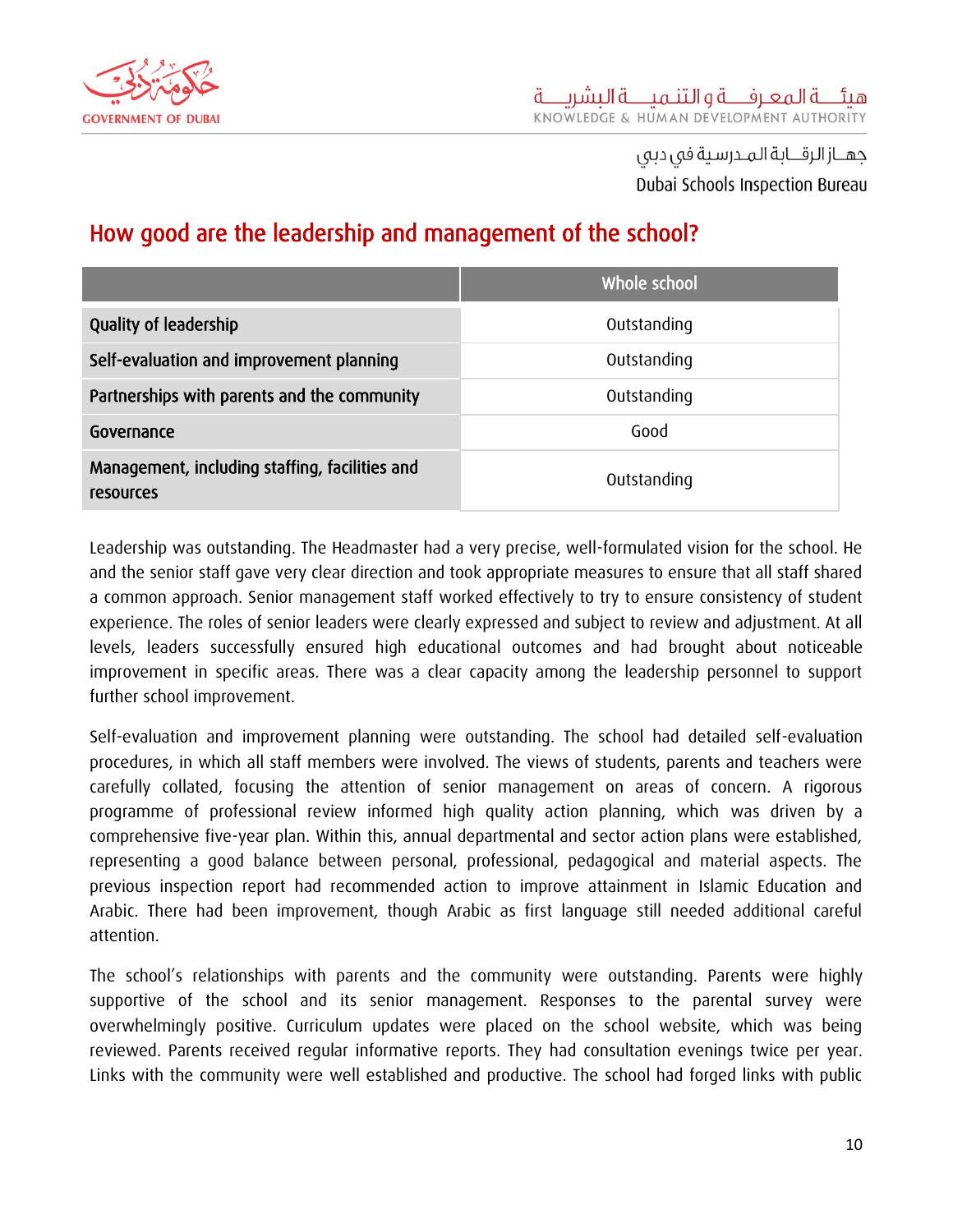

schools in Dubai to learn how to improve its own practice. Former students assisted with work experience and work shadowing.

Governance was good. Members saw their role as providing advice and support to the management team. The Board's main concern in recent years had been finance. Its education sub-committee had analysed results in public examinations. Members had taken a particular interest in Arabic. The Board issued a questionnaire to parents and members listened to the views of the student council. The Board did not yet have representation from higher education or from the parent or student body. The Board did not yet have sufficiently broad representation from a wide range of stakeholders.

Management was outstanding, and ensured a quiet, efficient daily routine. New teachers were appropriately supported. A good feature of management was the inclusion of Arabic in the modern languages department and of Islamic Education in the social subjects department. This arrangement allowed for the productive sharing of professional ideas, resulting in a better experience for students. The buildings and grounds were maintained to a very high standard. A few classrooms were restricted in size and stairwells in some blocks were narrow. Excellent displays and artwork enhanced the environment.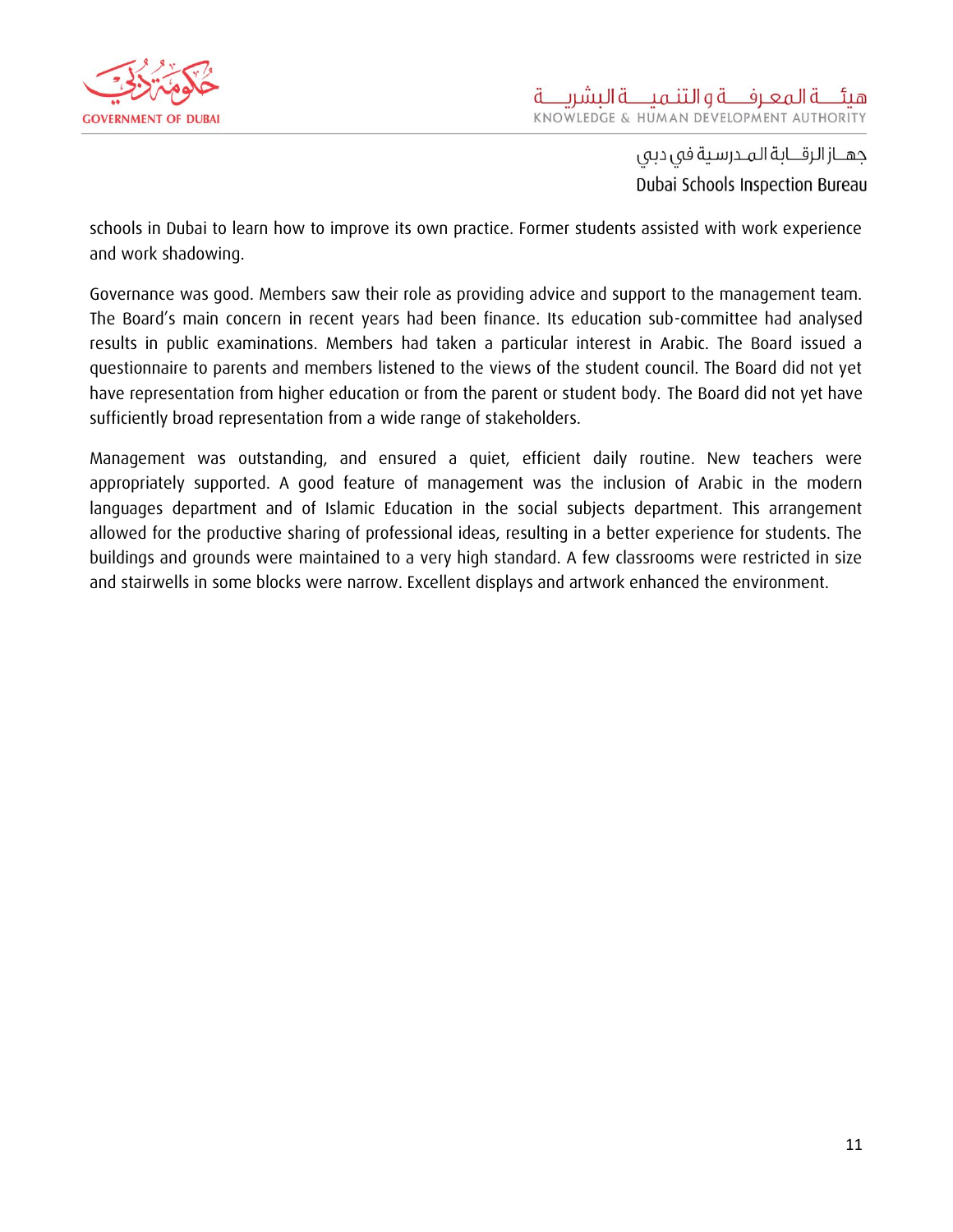

#### <span id="page-12-0"></span>What are the views of parents, teachers and students?

Before the inspection, the views of parents, teachers and senior secondary students were surveyed. Key messages from each group were considered during the inspection and these helped to form judgements. A summary of the survey statistics and comments from those who responded to the survey follows:

| Responses to the surveys |           |     |            |
|--------------------------|-----------|-----|------------|
| Responses received       | Number    |     | Percentage |
| Parents                  | This year | 337 | 49%        |
|                          | Last year | 347 | 49%        |
| <b>Teachers</b>          | 65        |     | 79%        |
| <b>Students</b>          | 184       |     | 42%        |

\*The percentage of responses from parents is based on the number of families.

About half the parents responded to the survey, similar to last year's response. Most teachers and a minority of senior students responded to their surveys. Most parents and students were satisfied with the overall quality of education available at the school, and believed that progress was good in the key subjects. Parents held broadly positive views about the different aspects of school provision and indicated that they were involved in the life of the school. A majority of parents believed that inspection had led to improvements at the school. Teachers and students also held largely positive views of the school.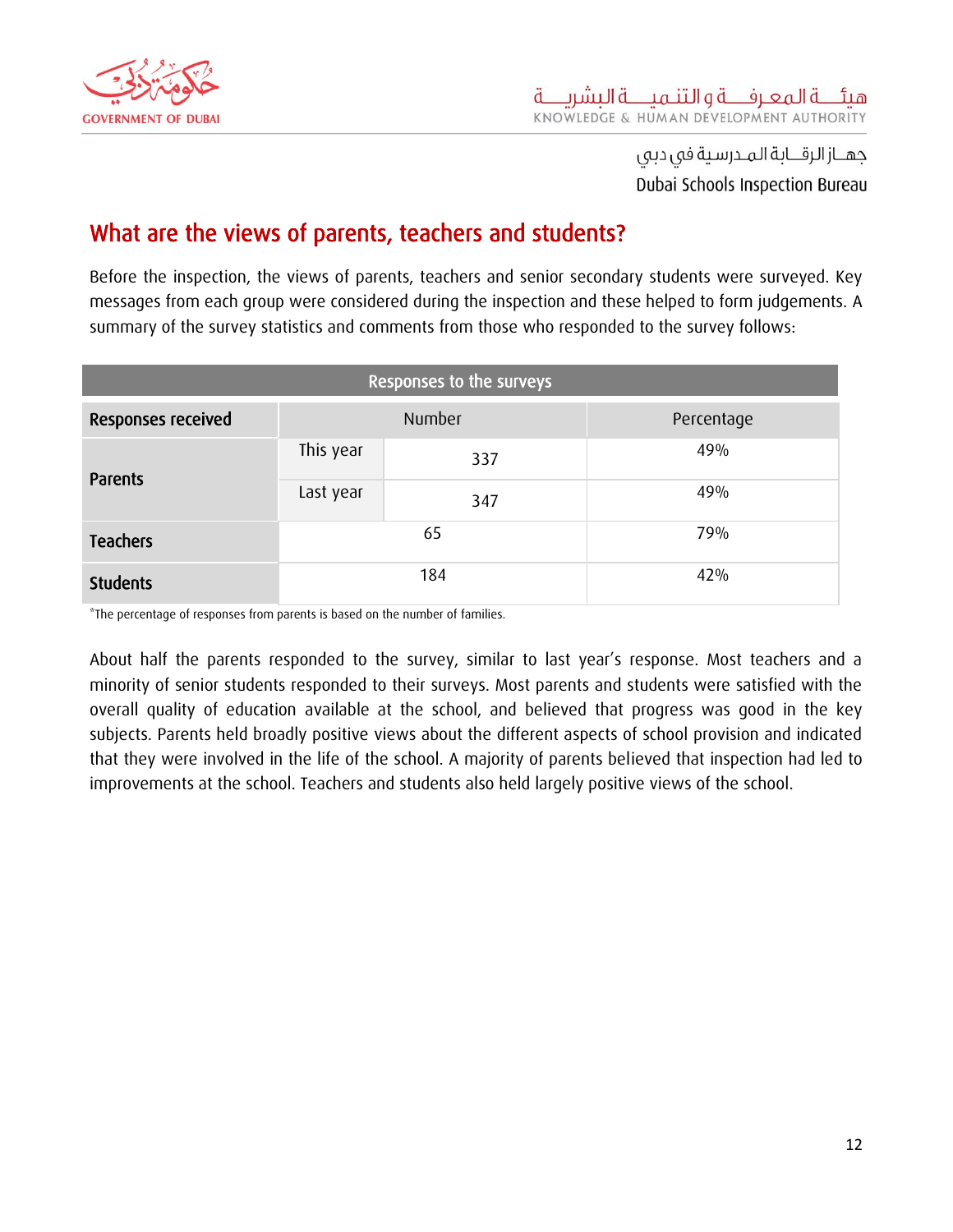

#### <span id="page-13-0"></span>What happens next?

The school has been asked to prepare and submit an updated action plan to DSIB within two months of receiving the most recent report. This plan should address:

- Recommendations from DSIB:
- Areas identified by the school as requiring improvement;
- Other external reports or sources of information that comment on the work of the school;
- Priorities arising from the school's unique characteristics.

The next inspection will report on the progress made by the school.

#### Dubai Schools Inspection Bureau

#### Knowledge and Human Development Authority

#### <span id="page-13-1"></span>How to contact us

If you have a concern or wish to comment on any aspect of this report you should contact: [inspection@khda.gov.ae](mailto:inspection@khda.gov.ae)